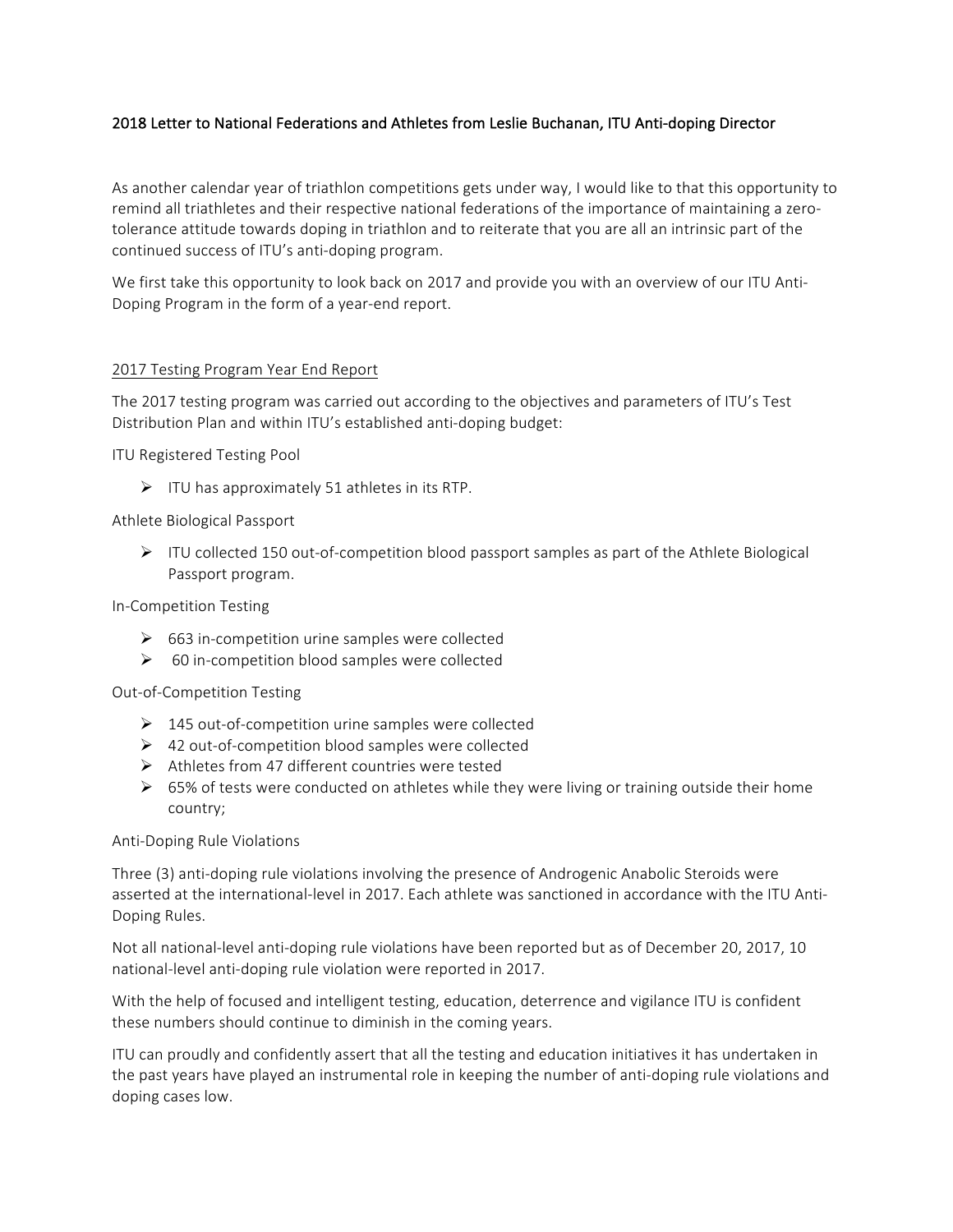#### Code Compliance

In 2017, ITU completed WADA's Code Compliance exercise which aimed to verify that all aspects of the ITU's anti-doping program complied with the World Anti-Doping Code.

For the most part, ITU met expectations. And, where ITU fell short in meeting some of its obligations, WADA outlined by way of a Corrective Action Plan the steps that needed to be taken by ITU to reach full compliance. 

After promptly acknowledging the contents of WADA's Corrective Action Plan and outlining the actions ITU would need to implement to meet its compliancy requirements, ITU is proud to assert that all the corrective actions identified by WADA have either already been addressed or are in the process of being rectified. Therefore, ITU is confident all the Code requirements will seamlessly be met within WADA's established deadline and incorporated in the ITU's regulatory mechanisms for 2018.

These Code requirements are many. Among others, the requirements include:

- $\checkmark$  Implementing Code compliant anti-doping rules,
- $\checkmark$  Having and following proper TUE, results management and disciplinary processes,
- $\checkmark$  Operating a thorough and robust testing program including in and out-of-competition testing, a well thought-out RTP and participation in the Athlete Biological Passport Program, and,
- $\checkmark$  Administering a well-defined values-based education program.

Meeting all these requirements is not an easy task. However, the team of professionals who are involved in the day to day operation of the ITU's Anti-Doping Program work tirelessly throughout the year to ensure that all compliance requirements are met and that ITU's anti-doping program effectively meets a gold standard. You can be sure that we will continue to do so in 2018!

### Looking ahead to 2018

ITU is dedicated in maintaining and implementing its anti-doping program and promoting drug-free sport and shall specifically continue to tackle all anti-doping issues with the same determination and conviction as follows in 2018:

### Doping controls

The ITU test distribution plan which has been carefully and mindfully established with the help of our doping control services providers shall, as per usual, be carefully monitored throughout the year. It shall also be evaluated, modified and updated periodically, as required by the ITU Anti-Doping Director and the Canadian Center for Ethics in Sport, who manages the ITU Out-of-Competition testing program.

The monitoring shall focus on efficiency, efficacy and targeted testing all the while taking into account the ongoing importance of deterrence and detection. The monitoring shall apply to both in-competition and out- of- competition testing.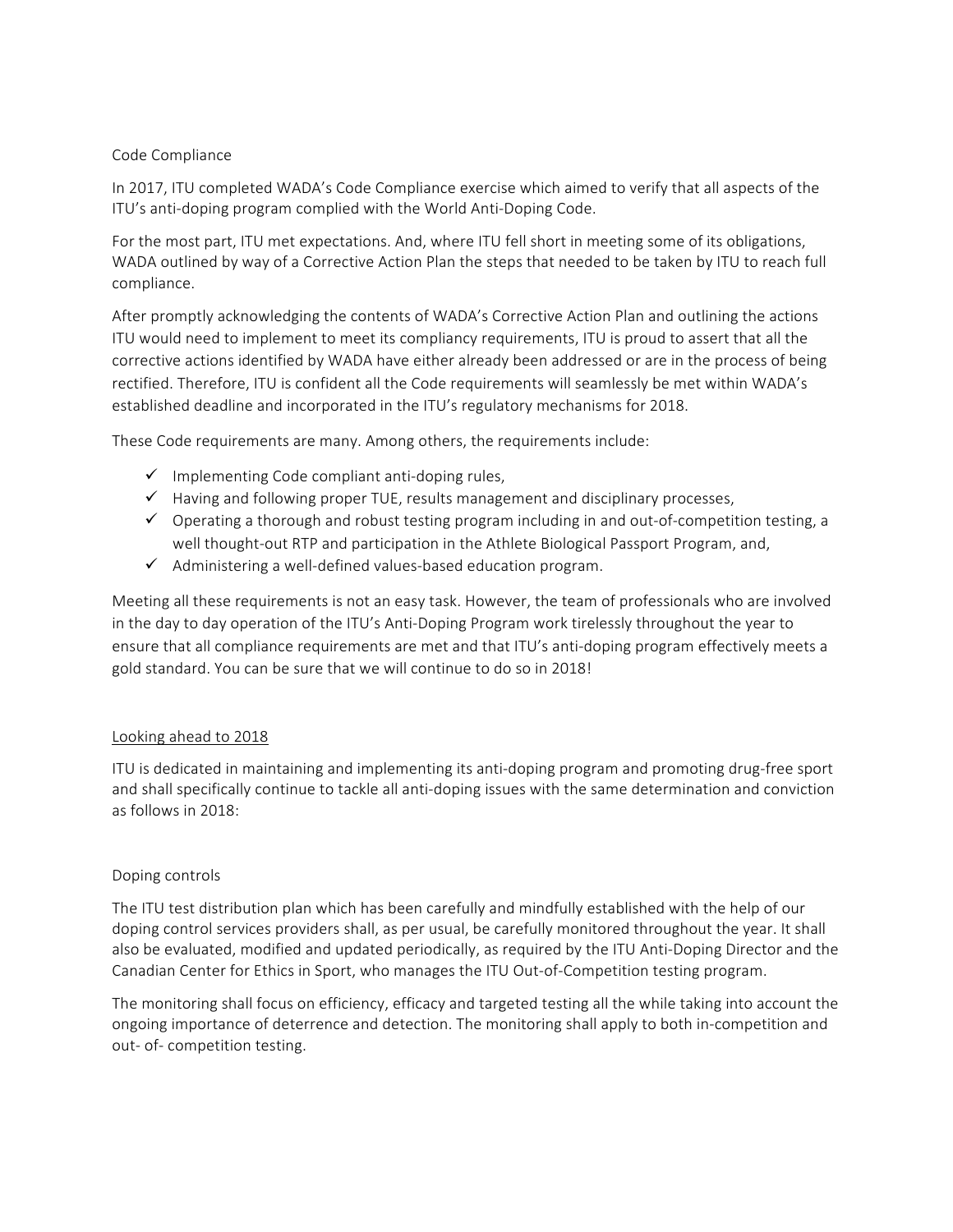The monitoring shall also be based on ITU's intelligence gathering and shall include the acknowledgment of various red-flags such as significant performance improvements, suspicious behaviour, follow-up testing on atypical findings, filing failures and missed tests, etc.

## Athlete Biological Passport

The ITU believes that although the typical doping control approach based on the detection of prohibited substances or their metabolites in an athlete's sample remains an effective approach to combat doping in triathlon, it has limitations when an athlete may be using substances on an intermittent and low-dose basis. 

Furthermore, it is hard to argue that notwithstanding all the advances that have been made in this field, new substances or modifications of prohibited substances (designer drugs) or methods continue to be difficult to detect by conventional analytical means. In fact, doping regimes have become much more scientifically planned and have taken full advantage of the weaknesses in traditional protocols.

These elements, among others, endorsed ITU's decision to implement a more sophisticated and complementary strategy to effectively fight doping in triathlon in addition to doping controls: the Athlete Biological Passport (ABP). ITU is steadfast in its belief that the implementation of the ABP has kept our anti-doping rule violations low by not only deterring potential cheaters but by making all our athletes more accountable.

ITU trusts that it has properly integrated the ABP its existing doping control program by weighing all factors including the required resources and capacity to operate such a program. As such, you can all expect for ITU to continue to build is ABP database in 2018 and to use it to effectively and efficiently complement all its other anti-doping initiatives. The fact that the implementation of the ABP continues to be well received by our athletes speaks volumes as to the value that you have all bestowed upon ITU's anti-doping initiatives and your desire to keep our sport clean and the playing field level.

### The 2018 Prohibited List

The 2018 Prohibited List can be downloaded from the WADA website at https://www.wadaama.org/sites/default/files/prohibited\_list\_2018\_en.pdf

### Education

ITU firmly believes that education is the cornerstone to successfully deterring all our athletes at all levels of competition from using performance enhancing substances.

ITU shall continue to offer useful information on anti-doping on its website and to distribute various educational materials to triathletes of all levels. We will also continue to work closely with our national federations and NADOs to facilitate the dissemination of these materials. We trust that you will contact ITU directly should you require assistance in this regard.

Finally, the WADA Athlete Outreach Booth continues to be a successful and interactive educational medium. Every year since 2009, ITU has had an outreach booth at its Grand Final and has always partnered with the NADO of the country in which the Grand Final takes place. In 2017, ITU partnered with